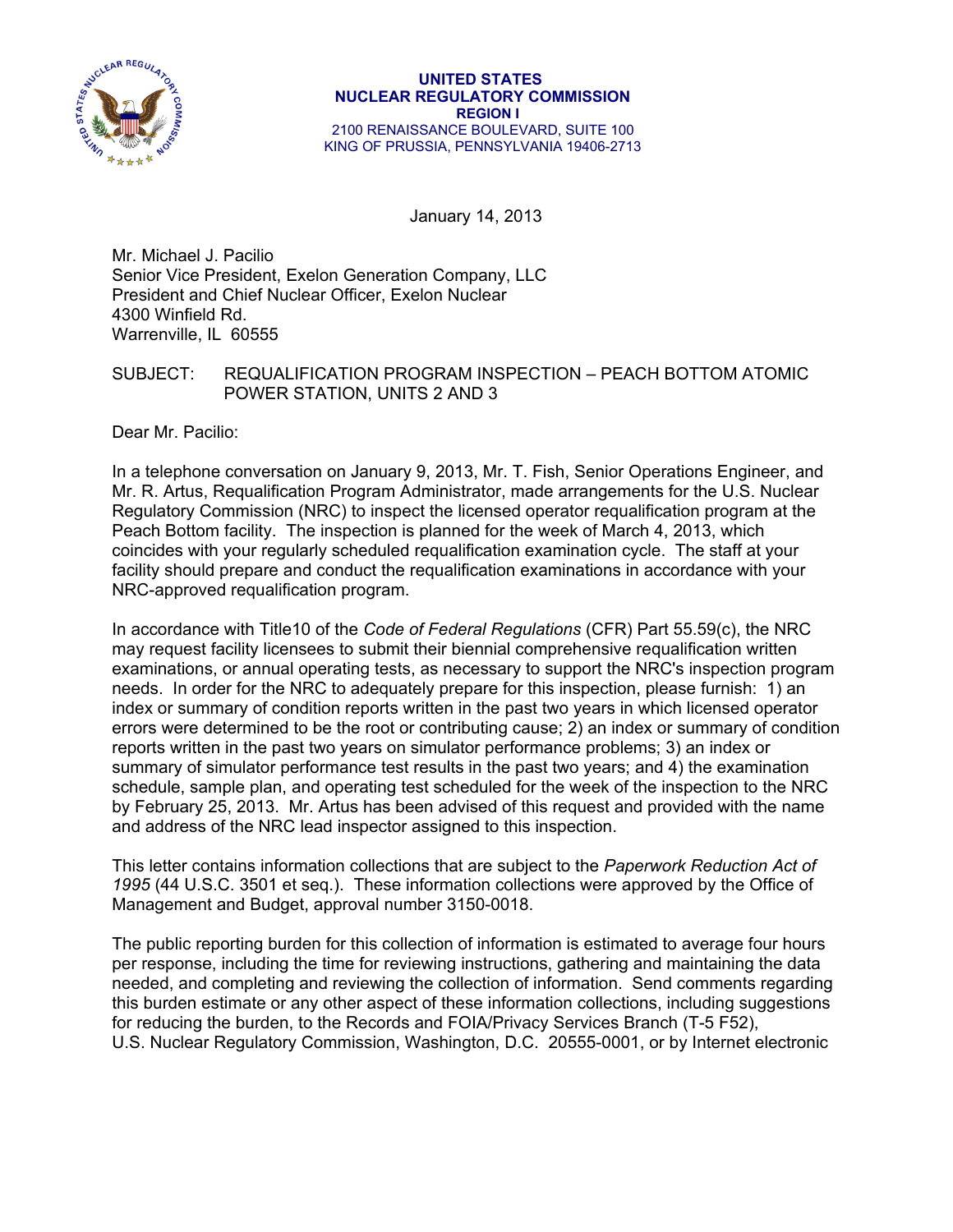M. Pacilio 2

mail to INFOCOLLECTS@NRC.GOV and to the Desk Officer, Office of Information and Regulatory Affairs, NEOB-10202, (3150-0018), Office of Management and Budget, Washington, D.C. 20503.

The NRC may not conduct or sponsor, and a person is not required to respond to, a collection of information unless it displays a currently valid OMB control number. In accordance with 10 CFR 2.390 of the NRC's "Rules of Practice," a copy of this letter will be available electronically for public inspection in the NRC Public Document Room or from the Publicly Available Records (PARS) component of the NRC's document system, Agencywide Documents Access and Management System (ADAMS). ADAMS is accessible from the NRC Web site at http://www.nrc.gov/reading-rm/adams.html (the Public Electronic Reading Room).

Thank you for your cooperation in this matter. If you have any questions regarding this inspection, please contact Mr. Fish at (610) 337-5369.

Sincerely,

## /*RA*/

Donald E. Jackson, Chief Operations Branch Division of Reactor Safety

Docket Nos. 50-277; 50-278 License Nos. DPR-44, DPR-56

cc: Distribution via ListServ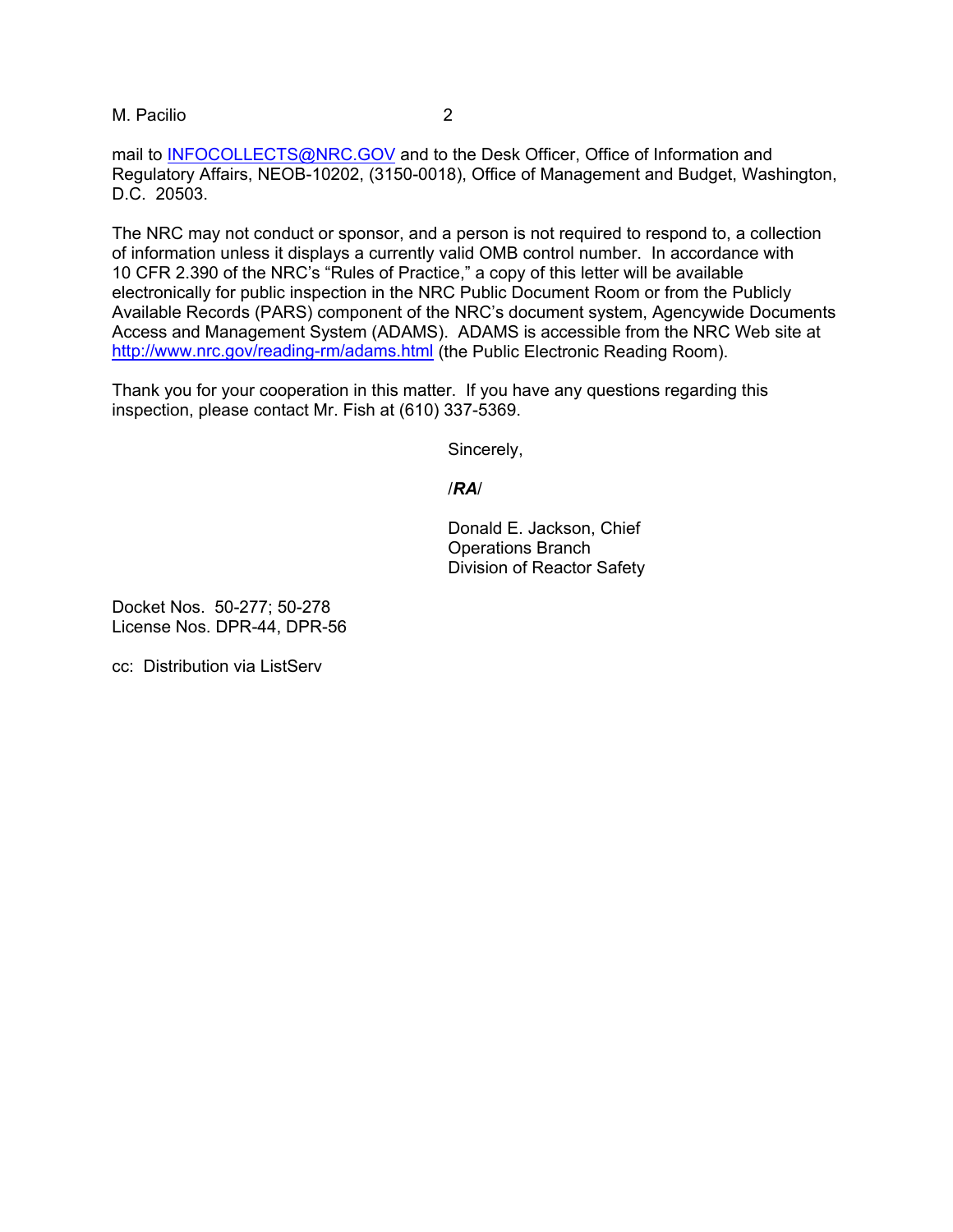M. Pacilio 2

mail to INFOCOLLECTS@NRC.GOV and to the Desk Officer, Office of Information and Regulatory Affairs, NEOB-10202, (3150-0018), Office of Management and Budget, Washington, D.C. 20503.

The NRC may not conduct or sponsor, and a person is not required to respond to, a collection of information unless it displays a currently valid OMB control number. In accordance with 10 CFR 2.390 of the NRC's "Rules of Practice," a copy of this letter will be available electronically for public inspection in the NRC Public Document Room or from the Publicly Available Records (PARS) component of the NRC's document system, Agencywide Documents Access and Management System (ADAMS). ADAMS is accessible from the NRC Web site at http://www.nrc.gov/reading-rm/adams.html (the Public Electronic Reading Room).

Thank you for your cooperation in this matter. If you have any questions regarding this inspection, please contact Mr. Fish at (610) 337-5369.

Sincerely,

/*RA*/

Donald E. Jackson, Chief Operations Branch Division of Reactor Safety

Docket Nos. 50-277; 50-278 License Nos. DPR-44, DPR-56

cc: Distribution via ListServ

Distribution: See next page

## DOCUMENT NAME: G:\DRS\Operations Branch\FISH\Requal FY13-PB Mar13\PB 60dayrpi.docx<br>ADAMS ACCESSION NUMBER: ML13014A491 ADAMS ACCESSION NUMBER: ML13014A491

| ☑<br><b>SUNSI Review</b> |          | Non-Sensitive<br>Sensitive |  | ⊽ | <b>Publicly Available</b><br>Non-Publicly Available |  |
|--------------------------|----------|----------------------------|--|---|-----------------------------------------------------|--|
| <b>OFFICE</b>            | RI/DRS   | <b>RI/DRS</b>              |  |   |                                                     |  |
| <b>NAME</b>              | TFish    | <b>DJackson</b>            |  |   |                                                     |  |
| <b>DATE</b>              | 01/10/13 | 01/14/13                   |  |   |                                                     |  |

OFFICIAL RECORD COPY